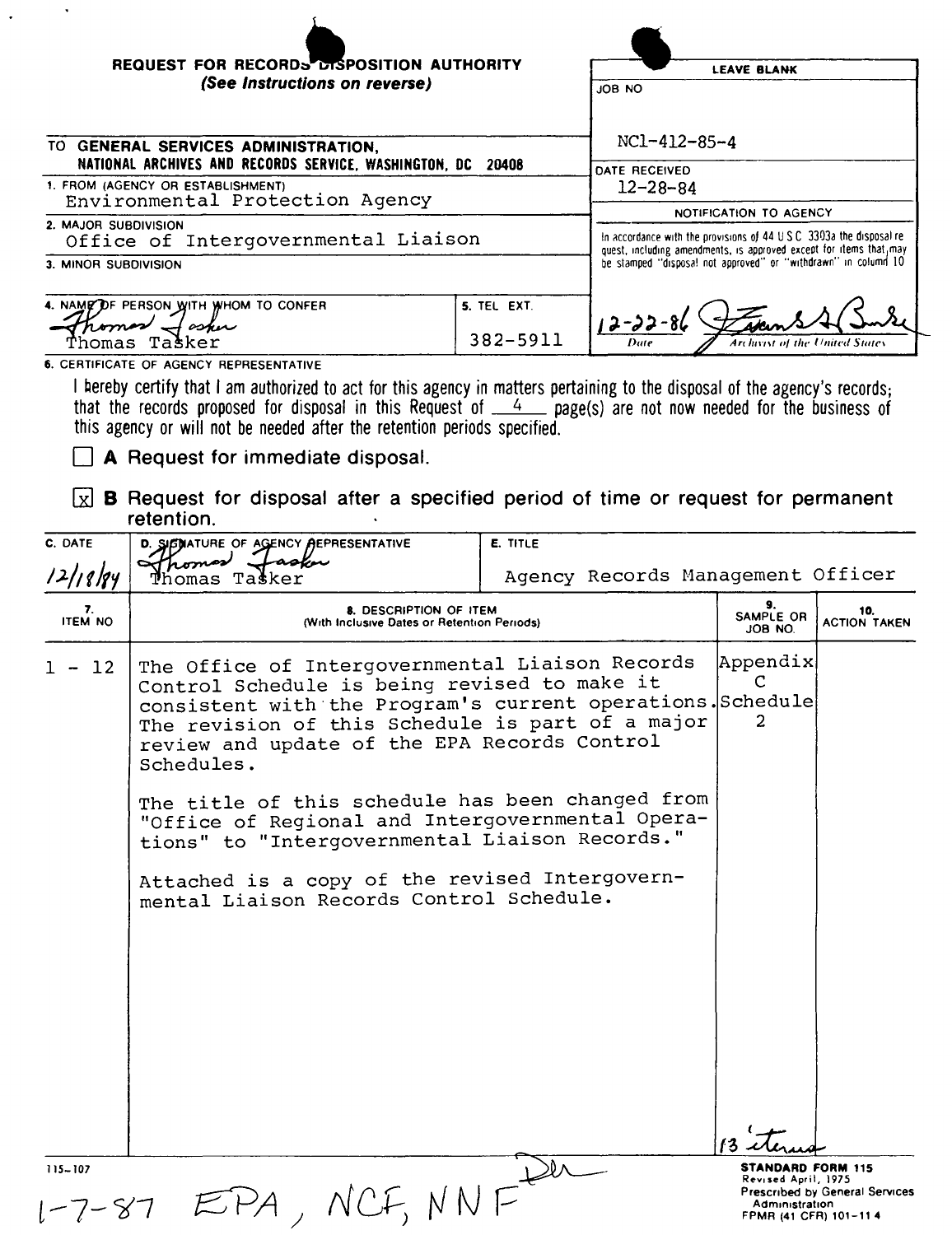| U.S. ENVIRONMENTAL PROTECTION AGENCY-RECORDS CONTROL SCHEDULES |                                                                                                                                                                                                                                                                                                                                                                                                    |                                                                                                                                                                                                                                                                                                                                                                                            |                           |
|----------------------------------------------------------------|----------------------------------------------------------------------------------------------------------------------------------------------------------------------------------------------------------------------------------------------------------------------------------------------------------------------------------------------------------------------------------------------------|--------------------------------------------------------------------------------------------------------------------------------------------------------------------------------------------------------------------------------------------------------------------------------------------------------------------------------------------------------------------------------------------|---------------------------|
|                                                                | TITLE OF SCHEDULE                                                                                                                                                                                                                                                                                                                                                                                  | COVERAGE OF SCHEDULE                                                                                                                                                                                                                                                                                                                                                                       |                           |
| <b>ITEM</b>                                                    | INTERGOVERNMENTAL LIAISON RECORDS<br>NAME AND DESCRIPTION OF RECORD/FILE                                                                                                                                                                                                                                                                                                                           | APPLICARLE HEADOUARTERS OFFICE<br>RETENTION PERIOD AND DISPOSITION                                                                                                                                                                                                                                                                                                                         |                           |
| 1.                                                             | Controlled and Major Correspondence of the Director, Office<br>of Intergovernmental Liaison. Includes copies of controlled<br>and major correspondence signed by the Director. The<br>correspondence significantly documents the program activities<br>and was processed under special handling control procedures<br>because of the importance of the letters or time requirements<br>of replies. | Retention: Permanent.<br>Deposition: Break file at end of year. Keep in<br>office current plus 1 additional year, then trans-<br>fer to the FRC. Keep in FRC for 10 years, then<br>offer to National Archives in 10 year blocks.                                                                                                                                                           |                           |
| 2.                                                             | General Corespondence of the Director, Office of<br>Intergovernmental Liaison. Includes copies of non-<br>controlled (routine) correspondence. Records consist<br>of incoming letters and enclosures.                                                                                                                                                                                              | Retention: Retain 5 years.<br>Disposition: Break file at end of year. Keep in<br>office office 1 year, then transfer to FRC.<br>Destroy when 5 years old.<br>vears old.                                                                                                                                                                                                                    |                           |
| 3.                                                             | Program Development File. Consists of records related to<br>the development of Intergovernmental Liaison policies and<br>programs. Records consist of correspondence, issue papers<br>and reports relative to policy, strategy, program control,<br>research priorities, legislative priorities, and other<br>related records.                                                                     | Retention: Permanent.<br>Disposition: Break file at end of 2 years. Keep<br>in office 3 years, then transfer to the FRC. Keep<br>in FRC for 20 years, then offer to the National<br>Archives in 20 year blocks.                                                                                                                                                                            | RECORDS MANAGEMENT MANUAL |
| 4.                                                             | Program Management File. Consists of records related to<br>the management and administrative support of the Office<br>of Intergovernmental Liaison: Records consist of program<br>planning and implementation, personnel needs, work<br>accomplishments, budgetary materials, and other program<br>management activities.                                                                          | Retention: Retain 5 years.<br>Disposition: Break file at end of year. Keep in<br>office I year, then transfer to the FRC.<br>Destroy<br>when 5 years old.                                                                                                                                                                                                                                  |                           |
| 5.                                                             | Speeches by Office Director or Staff. Speeches prepared<br>for delivery at civic functions and professional<br>conferences and meetings.                                                                                                                                                                                                                                                           | Retention:<br>Record Copy. Permanent.<br>$a \cdot$<br>b. Information Copies. Retain 1 year.<br>Disposition:<br>a. Record Copy. Break file after presentation:<br>Keep in office 5 year, then transfer to the<br>FRC. Keep in FRC 5 years, then transfer to<br>the National Archives in #0 year blocks.<br>b. Information Copies: Destroy when 1 year<br>old or sooner if no longer needed. |                           |

 $\frac{1}{2}\prod_{i=1}^{n-1}\frac{1}{n_i}$ 

 $\mathbf{L}$ 

 $\sim 1$  $\mathbf{u}$ 

 $\zeta$ 

ł.

÷

 $\ddot{\phantom{a}}$ 

 $\mathbf{I}$ 

 $\mathcal{L}^{\pm}$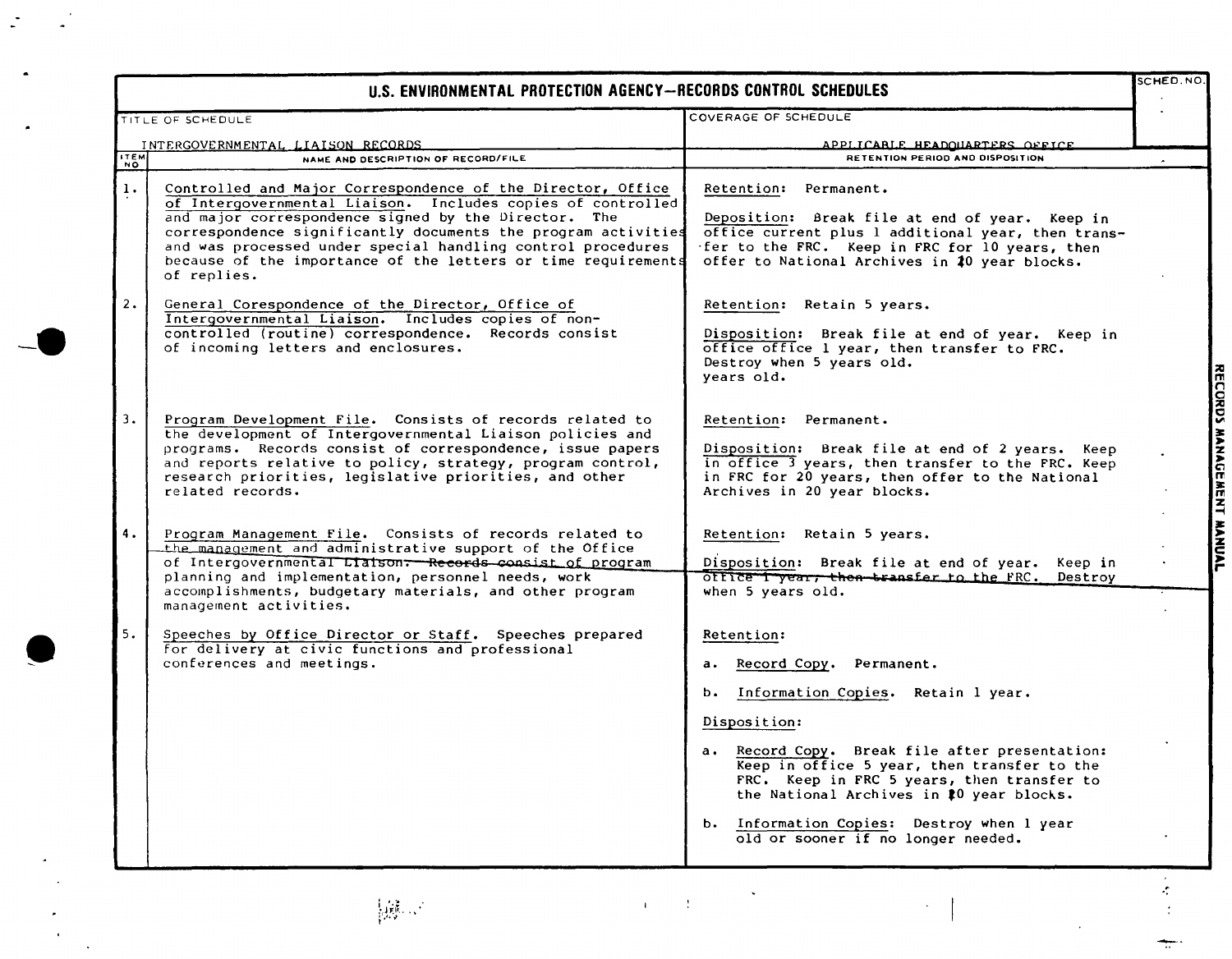| U.S. ENVIRONMENTAL PROTECTION AGENCY-RECORDS CONTROL SCHEDULES |                                                                                                                                                                                                                                                                                                                                                                            |                                                                                                                                                                   | SCHED.NO.                                    |
|----------------------------------------------------------------|----------------------------------------------------------------------------------------------------------------------------------------------------------------------------------------------------------------------------------------------------------------------------------------------------------------------------------------------------------------------------|-------------------------------------------------------------------------------------------------------------------------------------------------------------------|----------------------------------------------|
|                                                                | TITLE OF SCHEDULE                                                                                                                                                                                                                                                                                                                                                          | COVERAGE OF SCHEDULE                                                                                                                                              |                                              |
| INTERGOVERNMENTAL LIAISON RECORDS                              |                                                                                                                                                                                                                                                                                                                                                                            | APPLICABLE HEADOUARTERS OFFICE                                                                                                                                    |                                              |
| <b>THEM</b>                                                    | NAME AND DESCRIPTION OF RECORD/FILE                                                                                                                                                                                                                                                                                                                                        | RETENTION PERIOD AND DISPOSITION                                                                                                                                  |                                              |
| $\overline{6}$ .                                               | Freedom of Information Response File. Includes copies of<br>incoming requests for information under the Freedom of<br>Information Act, copies of replies, and copies of any<br>interagency memoranda cerning the request. Note: this<br>file does not contain the Program's official record of<br>information being requested.                                             | Retention: Retain 2 years.<br>Disposition: Break file at end of year. Keep in<br>in Office current plus 1 additional year. Destroy<br>when 2 years old.           | $\mathbf{r}_{\rm eff}$                       |
| 7.                                                             | Public Interest Groups File. Includes correspondence,<br>report, and other records related to EPA's dealings with<br>public interest groups, such as the National Comernars.<br>Conference, the National League of Cities, the Inter-<br>national City Management Association, the Council of<br>State Governments, and other groups.                                      | Retention: Retain 5 years.<br>Disposition: Break file at end of year. Keep in<br>office I additional year, then transfer to the<br>FRC. Destroy when 5 years old. | $\ddot{\phantom{a}}$<br>$\ddot{\phantom{1}}$ |
| 8.                                                             | EPA Program Correspondence File. Includes copies of<br>correspondence, reports, and other records received<br>from various Headquertors organizational components.<br>Used for reference purposes. Separate folders for<br>each major organizational component.                                                                                                            | Retention: Retain 5 years.<br>Disposition: Break file at end of year. Keep in<br>Office i additional year, then transfer to the<br>FRC. Destroy when 5 years old. | RECORDS MANAGEMENT MANUAL                    |
| 9.                                                             | Environmental Programs Reference File. Includes copies<br>of correspondence, reports and other materials used for<br>reference to the environmental programs operated by EPA.<br>Typical folders include Construction Grants; Oxidanto,<br>Toxic Substances, Technology Transfer, and other topical                                                                        | Retention: Retain 5 years.<br>Disposition: Break file at end of year. Keep in<br>office ladditional year, then transfer to the<br>FRC. Destroy when 5 years old.  |                                              |
| 11 O .                                                         | Other Government Agencies File. Include correspondence,<br>reports, and other records relating to Federal, State,<br>and local government agencies. Folder include agencies<br>such as EPA, OMB, Interior, and other environmentally<br>related agencies.                                                                                                                  | Retention: Retain 5 years.<br>Disposition: Break file at end of year. Keep in<br>office-Ladditional year, then transfer to the<br>FRC. Destroy when 5 years old.  |                                              |
| 11.                                                            | Environmental Legislation and Regulations File. Includes<br>reference copies of proposed and enacted environmental<br>iegi <del>slation, and co</del> pies of proposed and final standards,<br>regulations, and quidelines effecting the laws. Records<br>consist of copies of the bills and acts, work group<br>records, copies of the rules, and related correspondence. | Retention: Retain 5 years.<br>Disposition: Break file at end of year. Keep in<br>office I additional year, then transfer to the<br>FRC. Destroy when 5 years old. |                                              |
|                                                                |                                                                                                                                                                                                                                                                                                                                                                            |                                                                                                                                                                   |                                              |

## **DAR**

 $\ddot{\cdot}$ 

 $\frac{1}{2}$ 

 $\mathcal{I}% _{0}=\mathcal{I}_{0}=\mathcal{I}_{0}=\mathcal{I}_{0}=\mathcal{I}_{0}=\mathcal{I}_{0}=\mathcal{I}_{0}=\mathcal{I}_{0}=\mathcal{I}_{0}=\mathcal{I}_{1}=\mathcal{I}_{1}=\mathcal{I}_{1}=\mathcal{I}_{2}=\mathcal{I}_{3}=\mathcal{I}_{4}=\mathcal{I}_{5}=\mathcal{I}_{6}=\mathcal{I}_{7}=\mathcal{I}_{8}=\mathcal{I}_{9}=\mathcal{I}_{1}=\mathcal{I}_{1}=\mathcal{I}_{1}=\mathcal{I}_{2}=\mathcal{I}_{3}=\mathcal{I}_{4}=\mathcal{I}_{5}=\math$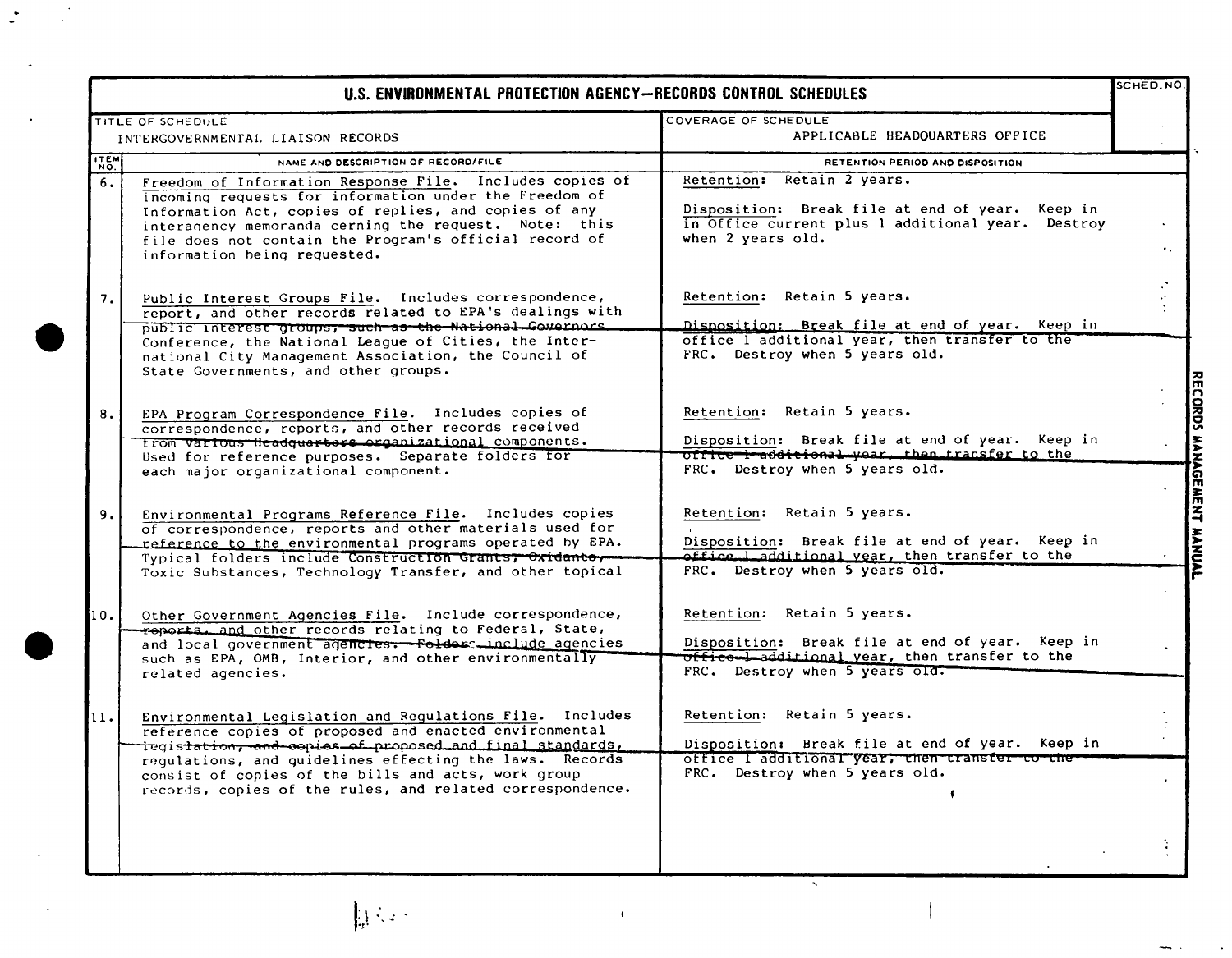|                                   | U.S. ENVIRONMENTAL PROTECTION AGENCY-RECORDS CONTROL SCHEDULES                                                               |                                                                                                                                     | SCHED.NO.                       |
|-----------------------------------|------------------------------------------------------------------------------------------------------------------------------|-------------------------------------------------------------------------------------------------------------------------------------|---------------------------------|
|                                   | TITLE OF SCHEDULE                                                                                                            | COVERAGE OF SCHEDULE                                                                                                                | $\cdot$                         |
| INTERGOVERNMENTAL LIAISON RECORDS |                                                                                                                              | APPLICABLE HEADQUARTERS OFFICE                                                                                                      |                                 |
| $\frac{1}{N}$                     | NAME AND DESCRIPTION OF RECORD/FILE                                                                                          | RETENTION PERIOD AND DISPOSITION                                                                                                    |                                 |
| 12 <sup>1</sup>                   | Committees and Conferences File. Includes records related tp<br>ORIO staff member participation on committees and at confer- | Retention: Retain 5 years.                                                                                                          |                                 |
|                                   | ences. Records consist of copies of minutes, agenda.<br>copies of papers presented, and related correspondence.              | Disposition: Break file at end of year. Keep in office<br>I additional year, then transfer to the FRC. Destroy<br>when 5 years old. | RECORDS MANAGEMENT MANUAL<br>÷. |

الى بىلى بىلى ئىسىلىكى تىغغىغىغانغان تەلىكى<br>مەنبىي بىلى بىلى ئىسىلىكى تەھەممەتتە تەلىكى  $\mathcal{N}=\sum_{i=1}^n\mathcal{V}_i$ 

 $\ddot{\cdot}$ 

 $\sim$ 

THE

 $\sim$ 

-pinas automas partiti algunamo territorium.<br>...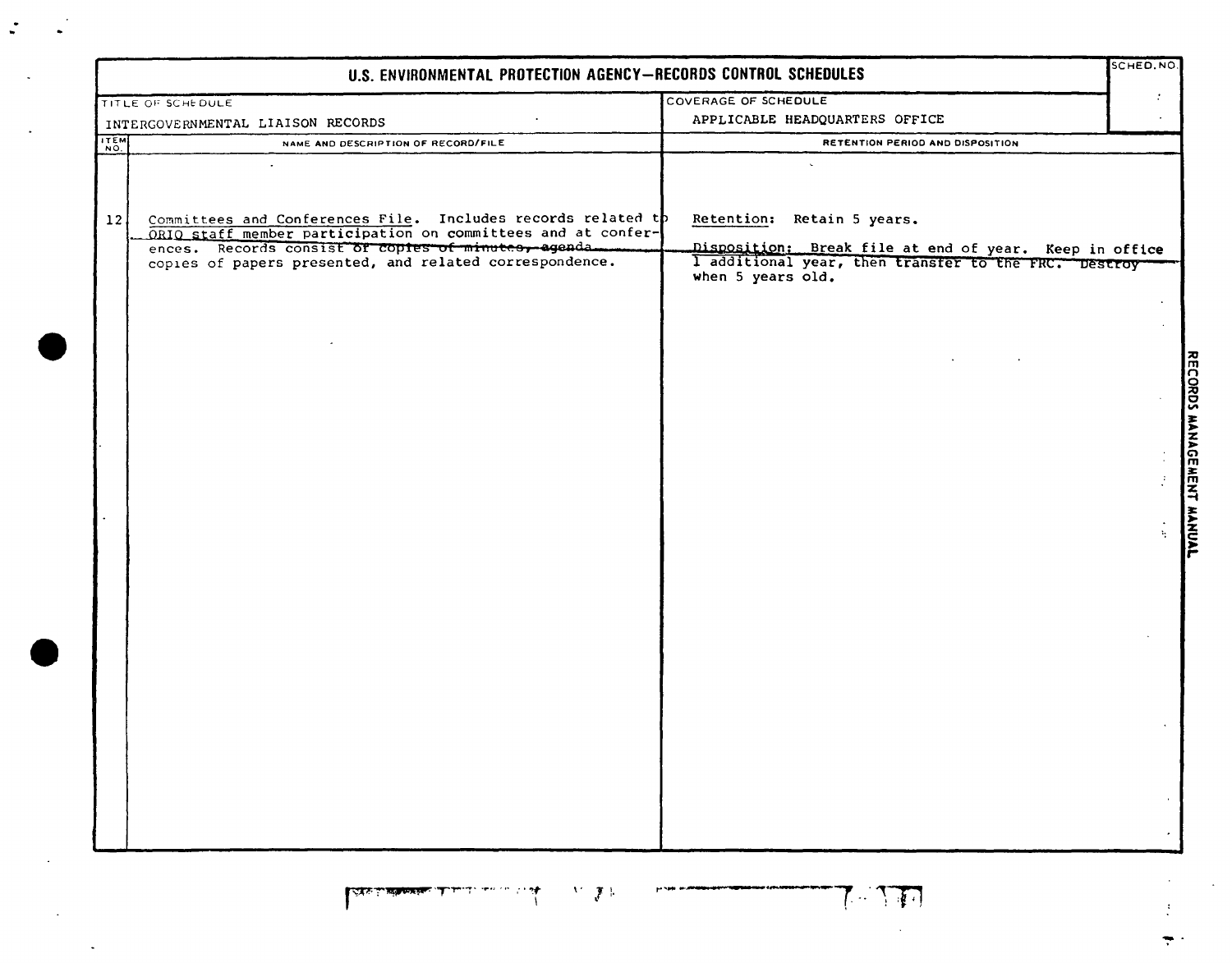Atch to SF 115 (Revise Item Numbers compared to Previous Item Numbers,<br>Schedule Number, and NARS Job Number)

|                | Title Of Schedule: Intergorernmental Ligison Recol        |          |                       |                                |  |
|----------------|-----------------------------------------------------------|----------|-----------------------|--------------------------------|--|
| <b>REVISED</b> | Formerly: Regional & Intergovernmental Operations Records |          | <b>PREVIOUS</b>       |                                |  |
| Item Numbers   |                                                           | Item No. | Schedule No.<br>$C-2$ | NARS Job No.<br>$412 - 78 - 2$ |  |
| $1.$ (New)     |                                                           |          |                       |                                |  |
| $2.$ (New)     |                                                           |          |                       |                                |  |
| $3.$ (New)     |                                                           |          |                       |                                |  |
| 4.             |                                                           |          |                       |                                |  |
| 5. (vew)       |                                                           |          |                       |                                |  |
| $6.$ (New)     |                                                           |          |                       |                                |  |
|                |                                                           | Ζ        |                       |                                |  |
| 8 <sub>1</sub> |                                                           |          |                       |                                |  |
| 9              |                                                           |          |                       |                                |  |
| 10.            |                                                           |          |                       |                                |  |
| 11.            |                                                           |          |                       |                                |  |
| 12.            |                                                           |          |                       |                                |  |
|                |                                                           |          |                       |                                |  |